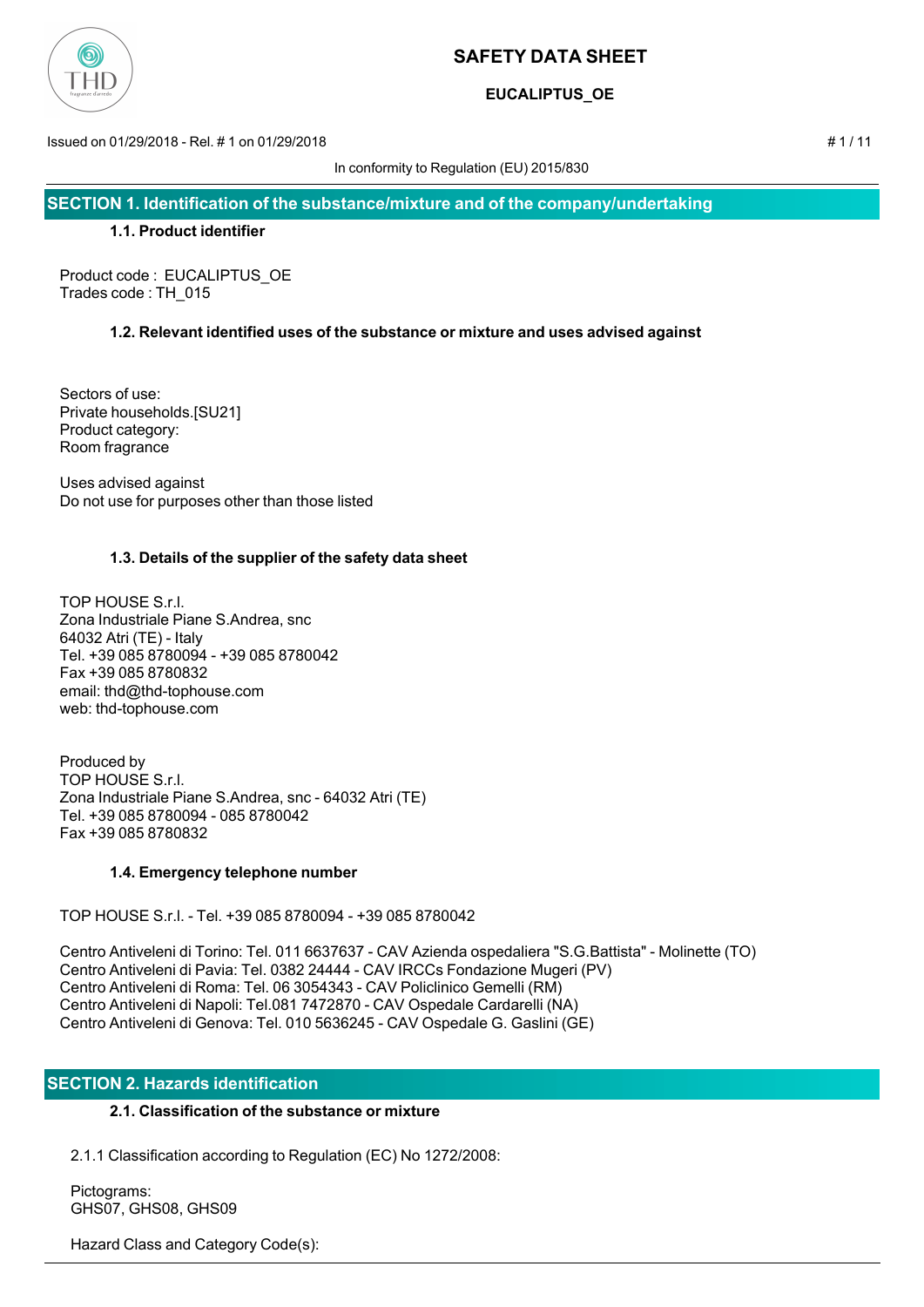

# **EUCALIPTUS\_OE**

Issued on 01/29/2018 - Rel. # 1 on 01/29/2018 # 2 / 11

In conformity to Regulation (EU) 2015/830

Asp. Tox. 1, Skin Irrit. 2, Skin Sens. 1, Aquatic Chronic 2

Hazard statement Code(s):

H304 - May be fatal if swallowed and enters airways.

H315 - Causes skin irritation.

H317 - May cause an allergic skin reaction.

H411 - Toxic to aquatic life with long lasting effects.

The product can be fatal if swallowed and enters airways

 If brought into contact with the skin, the product causes significant inflammation with erythema, scabs, or edema. The product, if brought into contact with skin can cause skin sensitization.

The product is dangerous to the environment as it is toxic to aquatic life with long lasting effects

#### **2.2. Label elements**

Labelling according to Regulation (EC) No 1272/2008:

Pictogram, Signal Word Code(s): GHS07, GHS08, GHS09 - Danger

Hazard statement Code(s):

H304 - May be fatal if swallowed and enters airways.

H315 - Causes skin irritation.

H317 - May cause an allergic skin reaction.

H411 - Toxic to aquatic life with long lasting effects.

Supplemental Hazard statement Code(s):

not applicable

Precautionary statements:

General

P101 - If medical advice is needed, have product container or label at hand.

P102 - Keep out of reach of children.

Prevention

P261 - Avoid breathing dust/fume/gas/mist/vapours/spray.

P273 - Avoid release to the environment.

P280 - Wear protective gloves/protective clothing/eye protection/face protection.

#### Response

P301+P310 - IF SWALLOWED: Immediately call a POISON CENTER/doctor.

P331 - Do NOT induce vomiting.

P333+P313 - If skin irritation or rash occurs: Get medical advice/attention.

P363 - Wash contaminated clothing before reuse.

P391 - Collect spillage.

#### Storage

P405 - Store locked up.

Disposal

P501 - Dispose of contents/container according to local law.

 Contains: Eucalyptus oil

### **2.3. Other hazards**

The substance / mixture NOT contains substances PBT/vPvB according to Regulation (EC) No 1907/2006, Annex XIII

No information on other hazards Packaging to be fitted with child-resistant fastenings



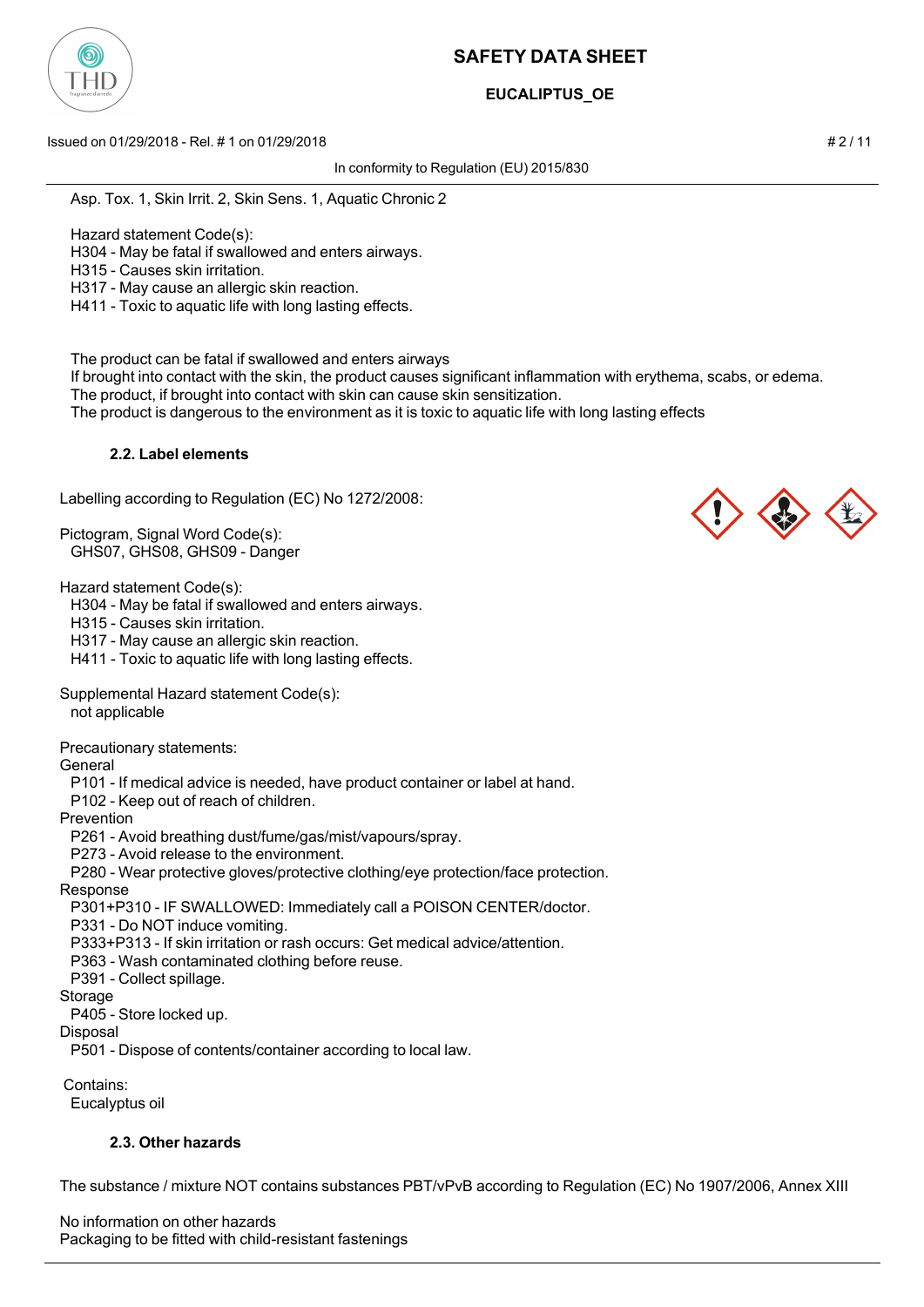

## **EUCALIPTUS\_OE**

Issued on 01/29/2018 - Rel. # 1 on 01/29/2018 # 3 / 11

In conformity to Regulation (EU) 2015/830

Packaging to be fitted with a tactile warning

## **SECTION 3. Composition/information on ingredients**

#### **3.1 Substances**

Refer to paragraph 16 for full text of hazard statements

| Substance      | <b>Concentration</b> | <b>Classification</b>                                                                                                  | Index | <b>CAS</b> | <b>EINECS</b> | <b>REACh</b> |
|----------------|----------------------|------------------------------------------------------------------------------------------------------------------------|-------|------------|---------------|--------------|
| Eucalyptus oil | $> 75 \le 100\%$     | Flam. Liq. 3, H226;<br>Asp. Tox. 1, H304;<br>Skin Irrit. 2, H315;<br>Skin Sens. 1, H317;<br>Aquatic Chronic 2,<br>H411 |       | 8000-48-4  | 283-406-2     |              |

### **Fractionated global values**

| H304 | $= 90,00$ | H226 | $= 90,00$ | H315 | $= 90,00$ | H317 | $= 90,00$ |
|------|-----------|------|-----------|------|-----------|------|-----------|
| H411 | $= 90,00$ |      |           |      |           |      |           |

#### **3.2 Mixtures**

Irrilevant

### **SECTION 4. First aid measures**

#### **4.1. Description of first aid measures**

Inhalation:

 Air the area. Move immediately the contaminated patient from the area and keep him at rest in a well ventilated room. CALL A PHYSICIAN.

 Air the area. Move immediately the contaminated patient from the area and keep him at rest in a well ventilated area. If you feel unwell seek medical advice.

Direct contact with skin (of the pure product).:

Take contaminated clothing Immediately off.

 Wash immediately with plenty of running water and possibly with soap, the areas of the body that have, or are only suspected to have, come in contact with the product.

Direct contact with eyes (of the pure product).:

Do not use eye drops or ointments of any kind before the examination or advice from an oculist.

Ingestion:

 The product is harmful and can cause irreversible damages even following a single exposure if swallowed. Absolutely do not induce vomiting or emesis. Seek medical advice immediately.

### **4.2. Most important symptoms and effects, both acute and delayed**

No data available.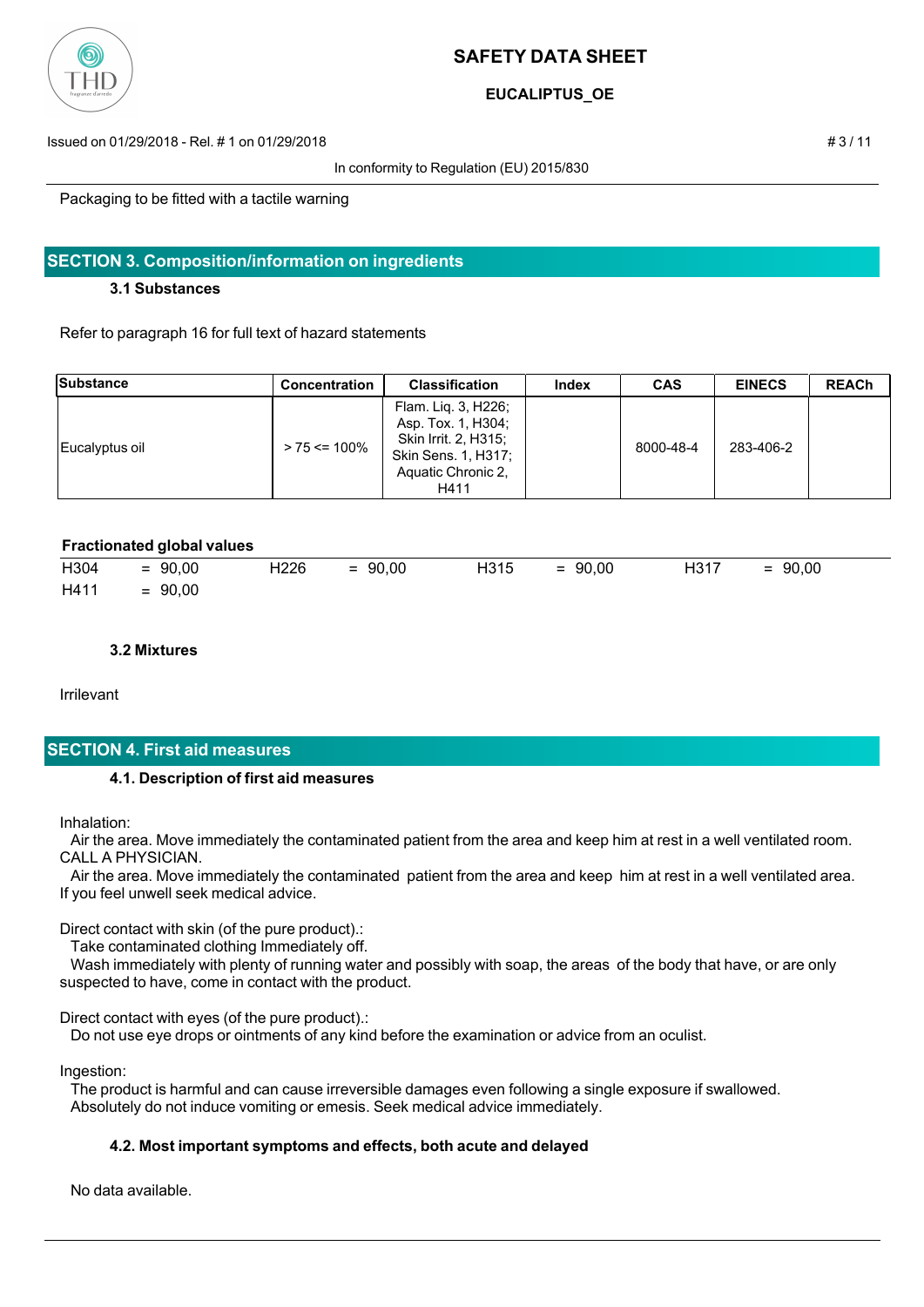

# **EUCALIPTUS\_OE**

Issued on 01/29/2018 - Rel. # 1 on 01/29/2018 # 4 / 11

In conformity to Regulation (EU) 2015/830

IF SWALLOWED: Immediately call a POISON CENTER/doctor. If skin irritation occurs: Get medical advice/attention. If medical advice is needed, have product container or label at hand.

## **SECTION 5. Firefighting measures**

#### **5.1. Extinguishing media**

Advised extinguishing agents:

Water spray, CO2, foam, dry chemical, depending on the materials involved in the fire.

Extinguishing means to avoid:

Water jets. Use water jets only to cool the surfaces of the containers exposed to fire.

#### **5.2. Special hazards arising from the substance or mixture**

No data available.

### **5.3. Advice for firefighters**

Use protection for the breathing apparatus

Safety helmet and full protective suit.

The spray water can be used to protect the people involved in the extinction

 You may also use selfrespirator, especially when working in confined and poorly ventilated area and if you use halogenated extinguishers (Halon 1211 fluobrene, Solkan 123, NAF, etc...)

Keep containers cool with water spray

# **SECTION 6. Accidental release measures**

### **6.1. Personal precautions, protective equipment and emergency procedures**

6.1.1 For non-emergency personnel: Leave the area surrounding the spill or release. Do not smoke Wear mask, gloves and protective clothing.

6.1.2 For emergency responders: Wear mask, gloves and protective clothing. Eliminate all unguarded flames and possible sources of ignition. No smoking. Provision of sufficient ventilation. Evacuate the danger area and, in case, consult an expert.

### **6.2. Environmental precautions**

 Contain spill with earth or sand. If the product has entered a watercourse in sewers or has contaminated soil or vegetation, notify it to the authorities. Discharge the remains in compliance with the regulations

### **6.3. Methods and material for containment and cleaning up**

6.3.1 For containment:

 Rapidly recover the product, wear a mask and protective clothing Recover the product for reuse, if possible, or for removal. Possibly absorb it with inert material.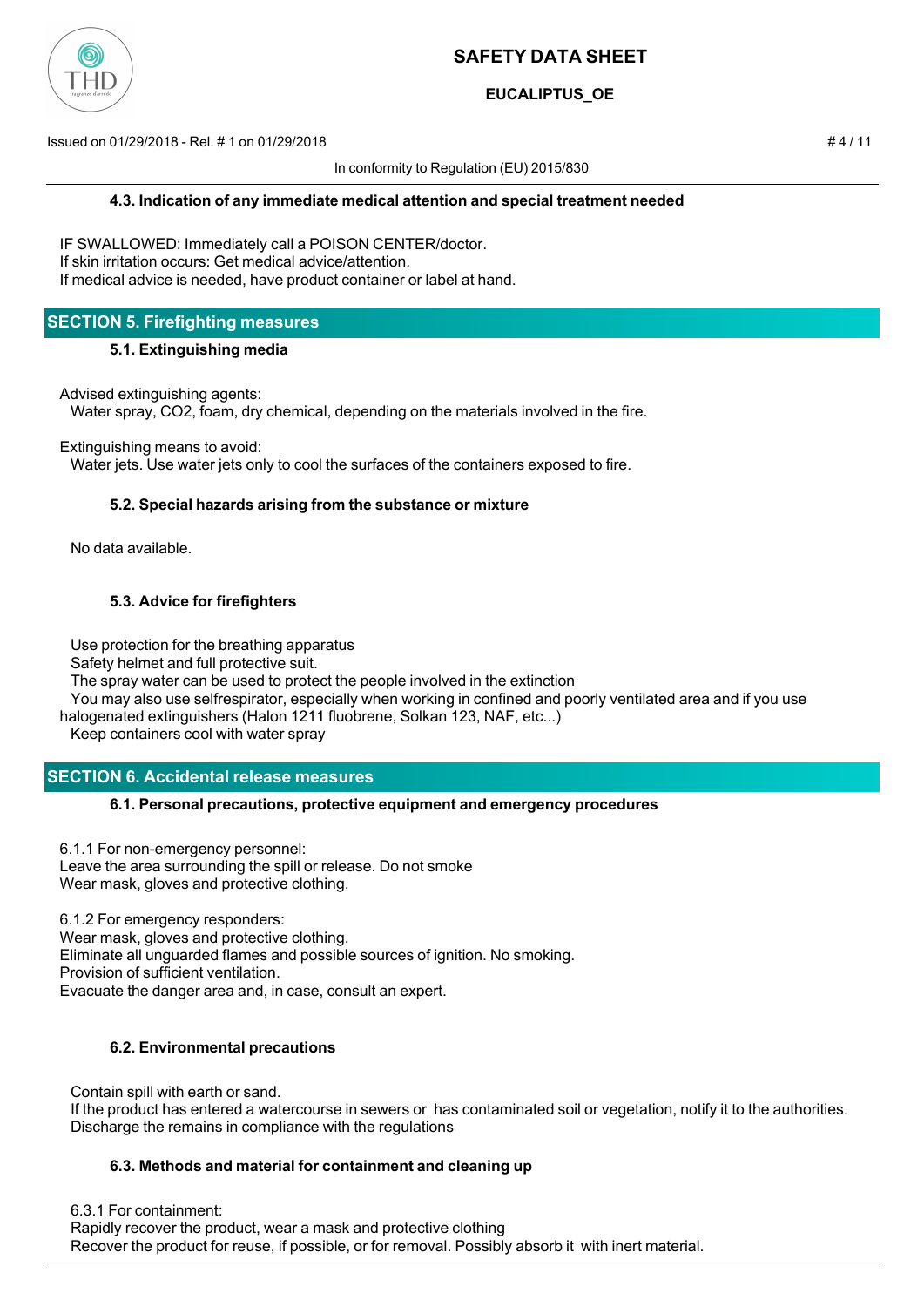

# **EUCALIPTUS\_OE**

Issued on 01/29/2018 - Rel. # 1 on 01/29/2018 # 5 / 11

In conformity to Regulation (EU) 2015/830

Prevent it from entering the sewer system.

 6.3.2 For cleaning up: To clean the floor and all objects contaminated by this material use water. After wiping up, wash with water the area and materials involved

 6.3.3 Other information: Nothing in particular.

#### **6.4. Reference to other sections**

Refer to paragraphs 8 and 13 for more information

# **SECTION 7. Handling and storage**

#### **7.1. Precautions for safe handling**

 Avoid contact and inhalation of vapors Wear protective gloves/protective clothing/eye protection/face protection. In residential areas do not use on large surfaces. At work do not eat or drink. Contaminated work clothing should not be allowed out of the workplace. See also paragraph 8 below.

#### **7.2. Conditions for safe storage, including any incompatibilities**

 Keep in original container closed tightly. Do not store in open or unlabeled containers. Keep containers upright and safe by avoiding the possibility of falls or collisions. Store in a cool place, away from sources of heat and `direct exposure of sunlight.

### **7.3. Specific end use(s)**

Private households.: Handle with care. Store in a ventilated place away from heat sources. Keep container tightly closed.

### **SECTION 8. Exposure controls/personal protection**

#### **8.1. Control parameters**

No data available.

**8.2. Exposure controls**



Appropriate engineering controls: Private households.: No specific control required.

Individual protection measures:

(a) Eye / face protection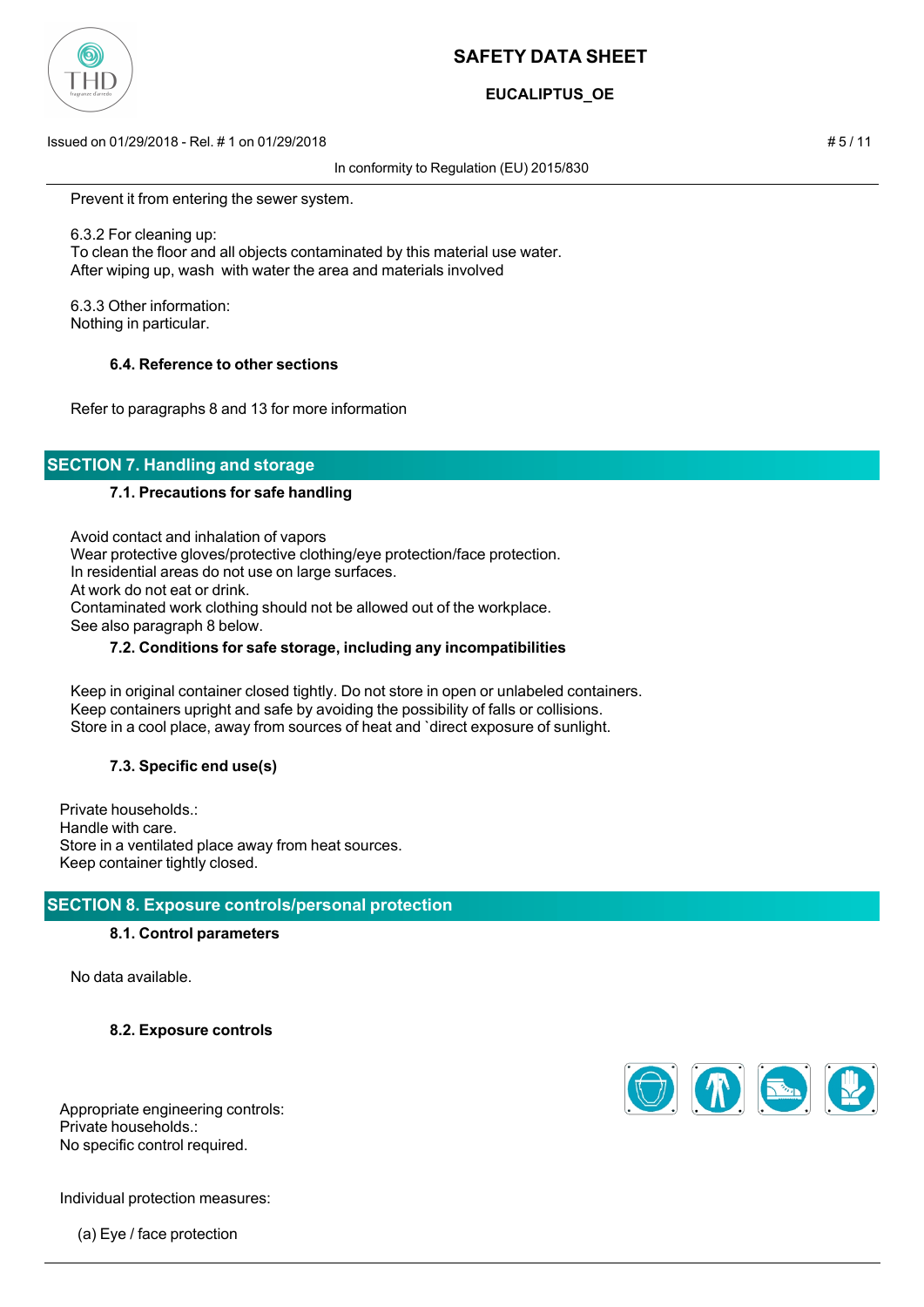

## **EUCALIPTUS\_OE**

Issued on 01/29/2018 - Rel. # 1 on 01/29/2018 # 6 / 11

In conformity to Regulation (EU) 2015/830

When handling the pure product use safety glasses (spectacles cage) (EN 166).

(b) Skin protection

 (i) Hand protection Wear chemical-resistant gloves EN374.

 (ii) Other When handling the pure product wear full protective skin clothing.

 (c) Respiratory protection Not needed for normal use.

 (d) Thermal hazards No hazard to report

Environmental exposure controls:

Use according to good working practices to avoid pollution into the environment.

## **SECTION 9. Physical and chemical properties**

**9.1. Information on basic physical and chemical properties**

| Physical and chemical properties             | Value                                               | <b>Determination method</b> |
|----------------------------------------------|-----------------------------------------------------|-----------------------------|
| Appearance                                   | Liquid, clear, from straw to yellow                 |                             |
| Odour                                        | eucalyptus, herbaceous, fresh, camphor,.,,,,,,,,,,, |                             |
| Odour threshold                              | not determined                                      |                             |
| pH                                           | not determined                                      |                             |
| Melting point/freezing point                 | not determined                                      |                             |
| Initial boiling point and boiling range      | not determined                                      |                             |
| Flash point                                  | not determined                                      |                             |
| Evaporation rate                             | not determined                                      |                             |
| Flammability (solid, gas)                    | not determined                                      |                             |
| Upper/lower flammability or explosive limits | not determined                                      |                             |
| Vapour pressure                              | not determined                                      |                             |
| Vapour density                               | not determined                                      |                             |
| Relative density                             | not determined                                      |                             |
| Solubility(ies)                              | not determined                                      |                             |
| Water solubility                             | not determined                                      |                             |
| Partition coefficient: n-octanol/water       | not determined                                      |                             |
| Auto-ignition temperature                    | not determined                                      |                             |
| Decomposition temperature                    | not determined                                      |                             |
| Viscosity                                    | not determined                                      |                             |
| <b>Explosive properties</b>                  | not determined                                      |                             |
| Oxidising properties                         | not determined                                      |                             |

### **9.2. Other information**

No data available.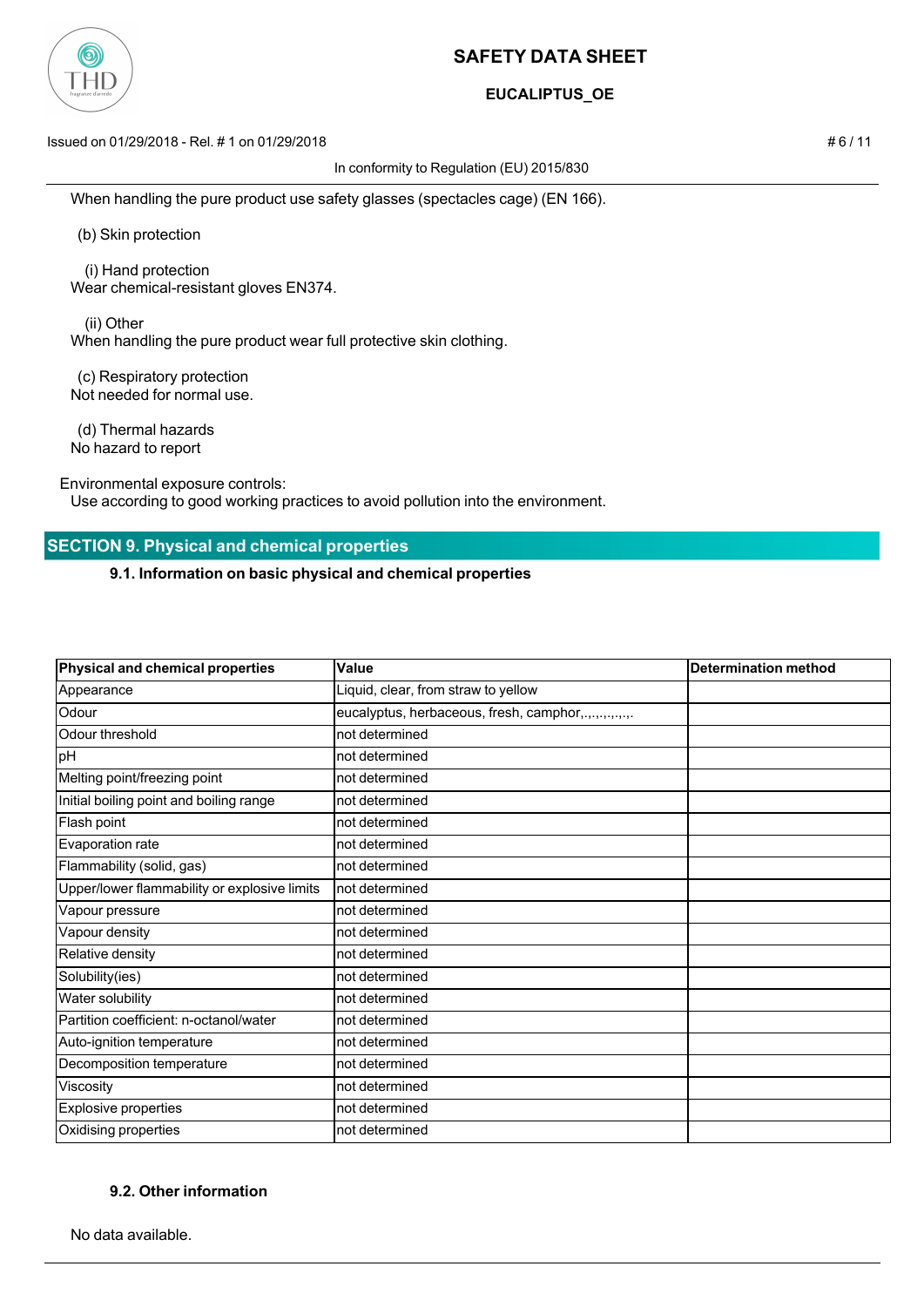

**EUCALIPTUS\_OE**

Issued on 01/29/2018 - Rel. # 1 on 01/29/2018 # 7 / 11

In conformity to Regulation (EU) 2015/830

# **SECTION 10. Stability and reactivity**

### **10.1. Reactivity**

No reactivity hazards

#### **10.2. Chemical stability**

No hazardous reaction when handled and stored according to provisions.

### **10.3. Possibility of hazardous reactions**

There are no hazardous reactions

#### **10.4. Conditions to avoid**

Nothing to report

### **10.5. Incompatible materials**

Nothing in particular.

### **10.6. Hazardous decomposition products**

Does not decompose when used for intended uses.

# **SECTION 11. Toxicological information**

### **11.1. Information on toxicological effects**

ATE oral =  $\infty$ ATE dermal =  $\infty$ ATE inhal =  $\infty$ 

(a) acute toxicity: based on available data, the classification criteria are not met

 (b) skin corrosion/irritationIf brought into contact with the skin, the product causes significant inflammation with erythema, scabs, or edema.

(c) serious eye damage/irritation: based on available data, the classification criteria are not met

(d) respiratory or skin sensitization: The product, if brought into contact with skin can cause skin sensitization.

(e) germ cell mutagenicity: based on available data, the classification criteria are not met

(f) carcinogenicity: based on available data, the classification criteria are not met

(g) reproductive toxicity: based on available data, the classification criteria are not met

 (h) specific target organ toxicity (STOT) single exposure: based on available data, the classification criteria are not met

 (i) specific target organ toxicity (STOT) repeated exposurebased on available data, the classification criteria are not met

(j) aspiration hazard: The product can be fatal if swallowed and enters airways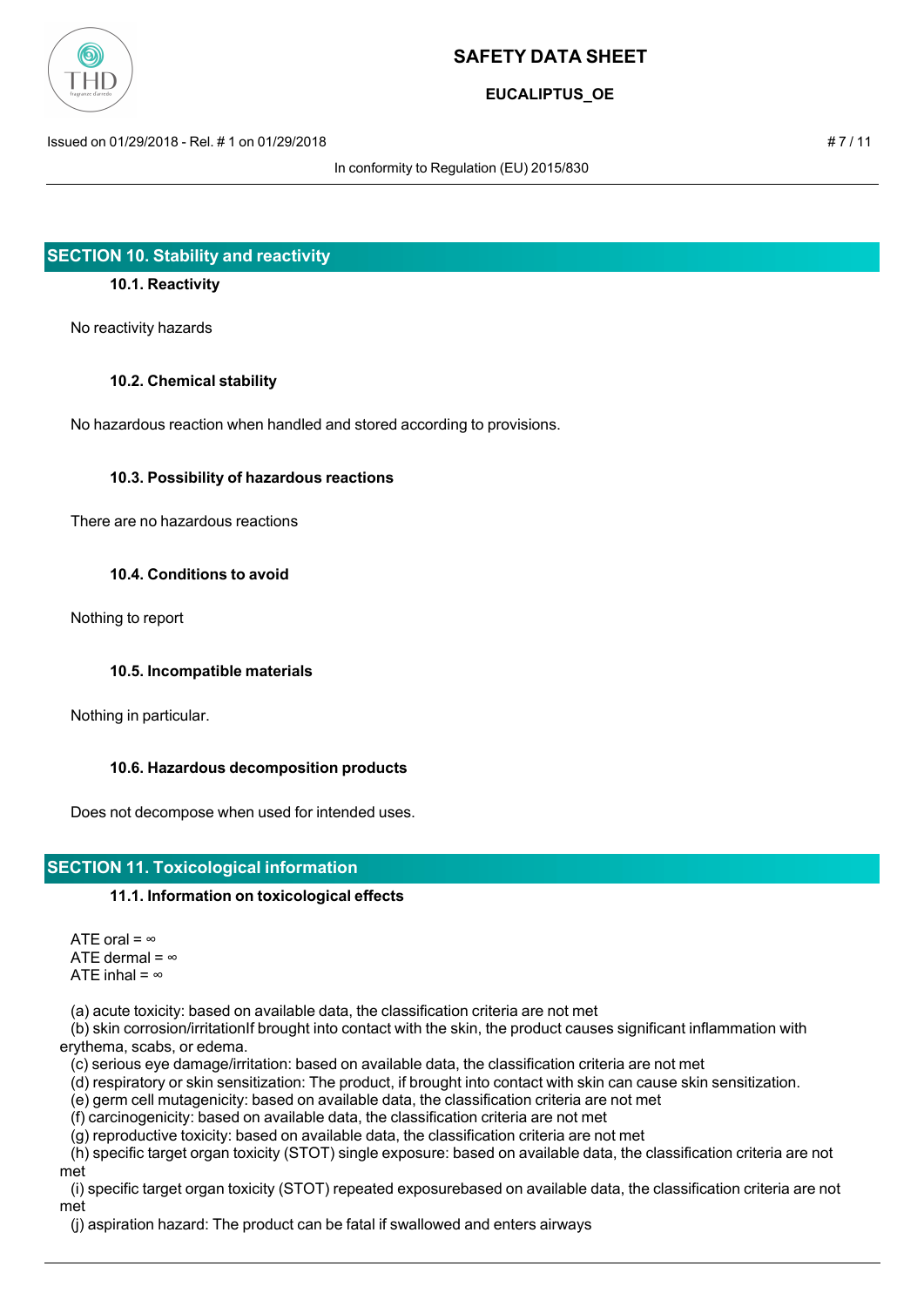

# **EUCALIPTUS\_OE**

Issued on 01/29/2018 - Rel. # 1 on 01/29/2018 # 8 / 11

In conformity to Regulation (EU) 2015/830

EUCALIPTUS\_OE: LD50 (rat) Oral (mg/kg body weight) = 3730 LD50 Dermal (rat or rabbit) (mg/kg body weight) = 2500

 Related to contained substances: Eucalyptus oil: Routes of entry: skin contact. Eye contact. Inhalation. Ingestion. Toxicity: acute oral Toxicity (LD50): 2480 mg/kg [Rat]. Chronic effects for humans: toxic to the lungs. Other toxic effects to humans: Very dangerous in case of skin contact (irritant), of inhalation. Hazardous in case of skin contact (absorbed through), of ingestion. Special notes on toxicity for animals not available. Special notes on chronic effects on humans: not available. Special notes on other toxic effects on humans: not available. Contact with skin: 10% solution (48 h) in petroleato, patch test: 0/25 irritation reactions. Ipersensibilit has been reported. (All Allergens. III. 2003/15/EEC): Limonene, Linalool.

# **SECTION 12. Ecological information**

**12.1. Toxicity**

EUCALIPTUS\_OE:  $C(E)L50$  (mg/l) = 0,2

The product is dangerous for the environment as it is toxic to aquatic organisms following acute exposure.

Use according to good working practices to avoid pollution into the environment.

### **12.2. Persistence and degradability**

No data available.

### **12.3. Bioaccumulative potential**

No data available.

### **12.4. Mobility in soil**

No data available.

### **12.5. Results of PBT and vPvB assessment**

The substance / mixture NOT contains substances PBT/vPvB according to Regulation (EC) No 1907/2006, Annex XIII

### **12.6. Other adverse effects**

No adverse effects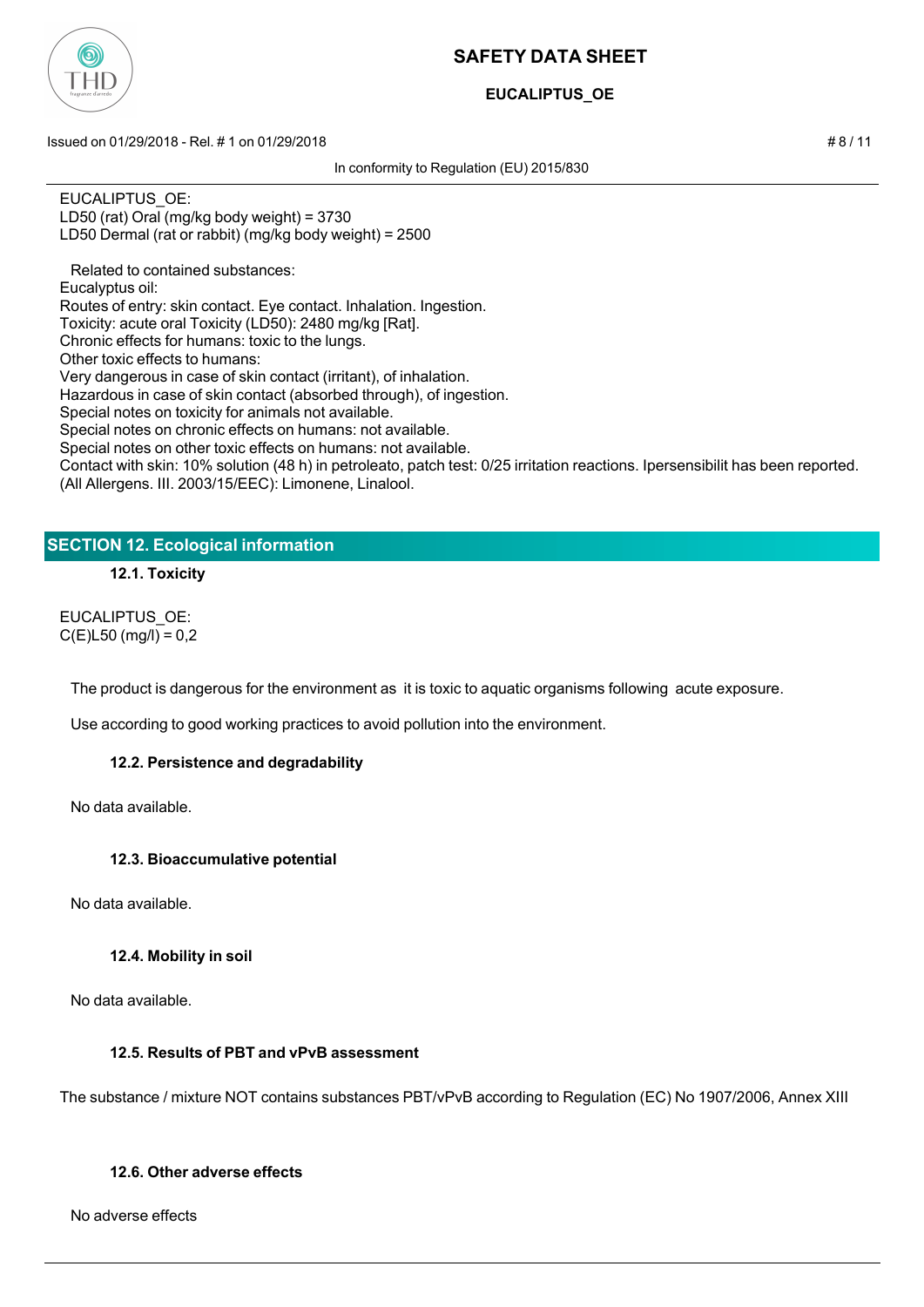

**EUCALIPTUS\_OE**

Issued on 01/29/2018 - Rel. # 1 on 01/29/2018 # 9 / 11

In conformity to Regulation (EU) 2015/830

## **SECTION 13. Disposal considerations**

### **13.1. Waste treatment methods**

 Do not reuse empty containers. Dispose of them in accordance with the regulations in force. Any remaining product should be disposed of according to applicable regulations by addressing to authorized companies. Recover if possible. Send to authorized discharge plants or for incineration under controlled conditions. Operate according to local and National rules in force

## **SECTION 14. Transport information**

#### **14.1. UN number**

ADR/RID/IMDG/ICAO-IATA: 1169

If subject to the following characteristics is ADR exempt: Combination packagings: per inner packaging 5 L per package 30 Kg Inner packagings placed in skrink-wrapped or stretch-wrapped trays: per inner packaging 5 L per package 20 Kg

### **14.2. UN proper shipping name**

ADR/RID/IMDG: ESTRATTI AROMATICI LIQUIDI ADR/RID/IMDG: EXTRACTS, AROMATIC, LIQUID ICAO-IATA: EXTRACTS, AROMATIC, LIQUID

#### **14.3. Transport hazard class(es)**

ADR/RID/IMDG/ICAO-IATA: Class : 3 ADR/RID/IMDG/ICAO-IATA: Label : 3+Ambiente ADR: Tunnel restriction code : D/E ADR/RID/IMDG/ICAO-IATA: Limited quantities : 5 L IMDG - EmS : F-E, S-D

### **14.4. Packing group**

ADR/RID/IMDG/ICAO-IATA: III

### **14.5. Environmental hazards**

ADR/RID/ICAO-IATA: Product is environmentally hazardous IMDG: Marine polluting agent : Not

#### **14.6. Special precautions for user**

The transport must be carried out by authorised vehicles carrying dangerous goods in accordance with the requirements of the current edition of the agreement and the provisions A.D.R national regulations. The transport must be carried out in the original packaging and in packages that are made from materials resistant to the content and not likely to generate with this dangerous reactions. Employees to the loading and unloading of dangerous goods have received proper training on the risks presented by prepared and on possible procedures to be



#### taken in the event of emergency situations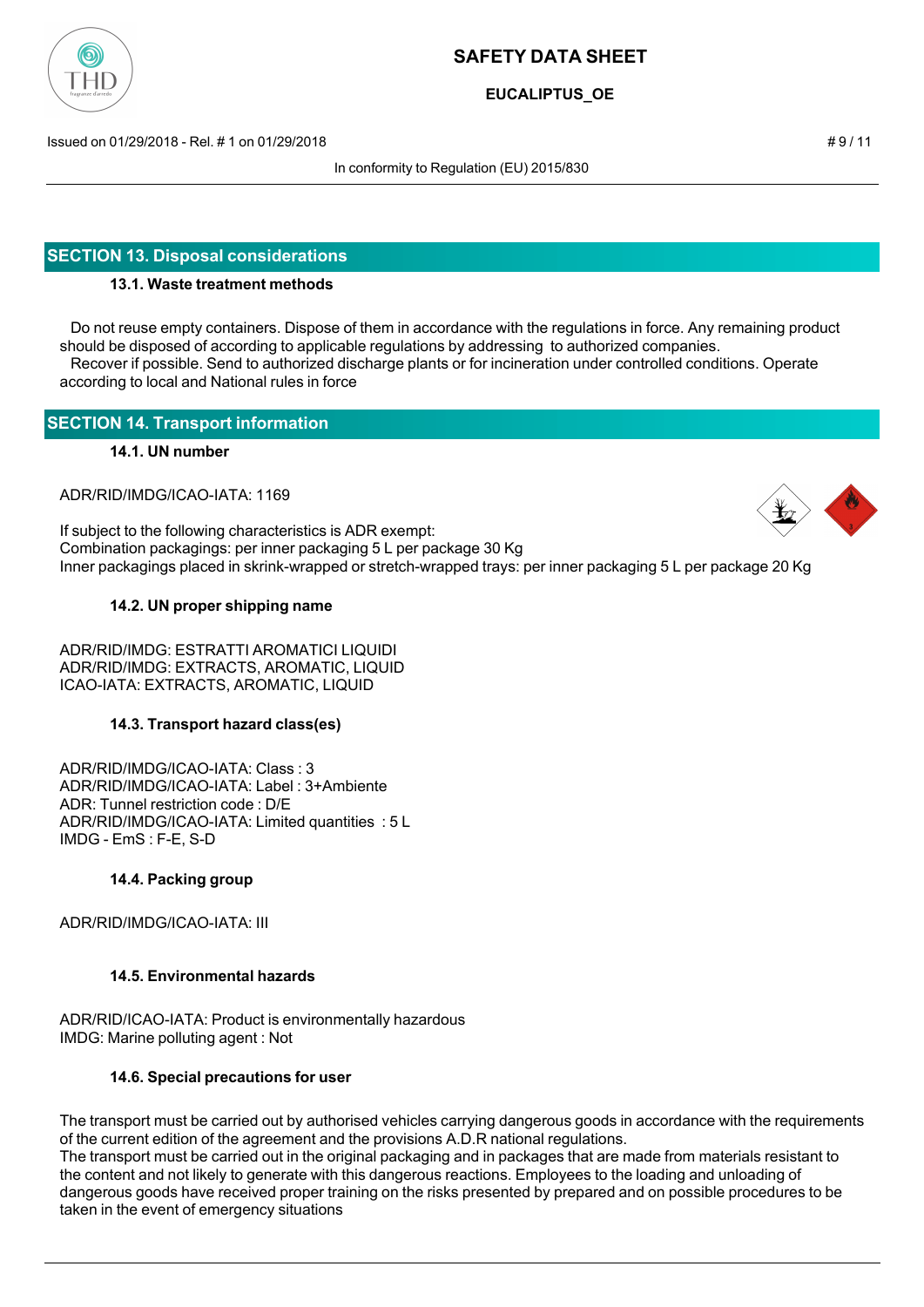

## **EUCALIPTUS\_OE**

Issued on 01/29/2018 - Rel. # 1 on 01/29/2018 # 10 / 11

In conformity to Regulation (EU) 2015/830

### **14.7. Transport in bulk according to Annex II of MARPOL73/78 and the IBC Code**

It is not intended to carry bulk

## **SECTION 15. Regulatory information**

#### **15.1. Safety, health and environmental regulations/legislation specific for the substance or mixture**

Seveso category: E2 - ENVIRONMENTAL HAZARDS

REGULATION (EU) No 1357/2014 - waste: HP4 - Irritant — skin irritation and eye damage HP5 - Specific Target Organ Toxicity (STOT)/Aspiration Toxicity HP13 - Sensitising

#### **15.2. Chemical safety assessment**

No chemical safety assessment was carried out by the supplier

## **SECTION 16. Other information**

#### **16.1. Other information**

Description of the hazard statements exposed to point 3

- H226 = Flammable liquid and vapour.
- H304 = May be fatal if swallowed and enters airways.
- H315 = Causes skin irritation.
- H317 = May cause an allergic skin reaction.
- H411 = Toxic to aquatic life with long lasting effects.

#### GENERAL BIBLIOGRAPHY:

- Council Regulation (EC) 1907/2006 of the European Parliament (REACH)
- Regulation (EC) 1272/2008 of the European Parliament (CLP) and subsequent updates
- Council Regulation (EC) no 758/2013 of the European Parliament
- Regulation (EC) no 2015/830 of the European Parliament
- Regulation (EC) No 528/2012 European Parliament and subsequent updates
- Commission Regulation (EC) No 790/2009 of 10 August 2009
- Commission Regulation (EU) No 286/2011 of 10 March 2011
- Commission Regulation (EU) No 618/2012 of 10 July 2012
- Commission Regulation (EU) No 487/2013 of 8 May 2013
- Council Regulation (EU) No 517/2013 of 13 May 2013
- Commission Regulation (EU) No 758/2013 of 7 August 2013
- Commission Regulation (EU) No 944/2013 of 2 October 2013
- Commission Regulation (EU) No 605/2014 of 5 June 2014
- Commission Regulation (EU) 2015/491 of 23 March 2015
- Commission Regulation (EU) No 1297/2014 of 5 December 2014- Council Regulation (EC) 648/2004 of the European Parliament and subsequent updates
- The Merck Index
- Handling Chemical Safety
- Niosh Registry of Toxic Effects of Chemical Substances
- INRS Fiche Toxicologique
- Patty-Industrial Hygiene and Toxicology
- N.I. Sax-Dangerous properties of Industrial Materials-7 Ed., 1989